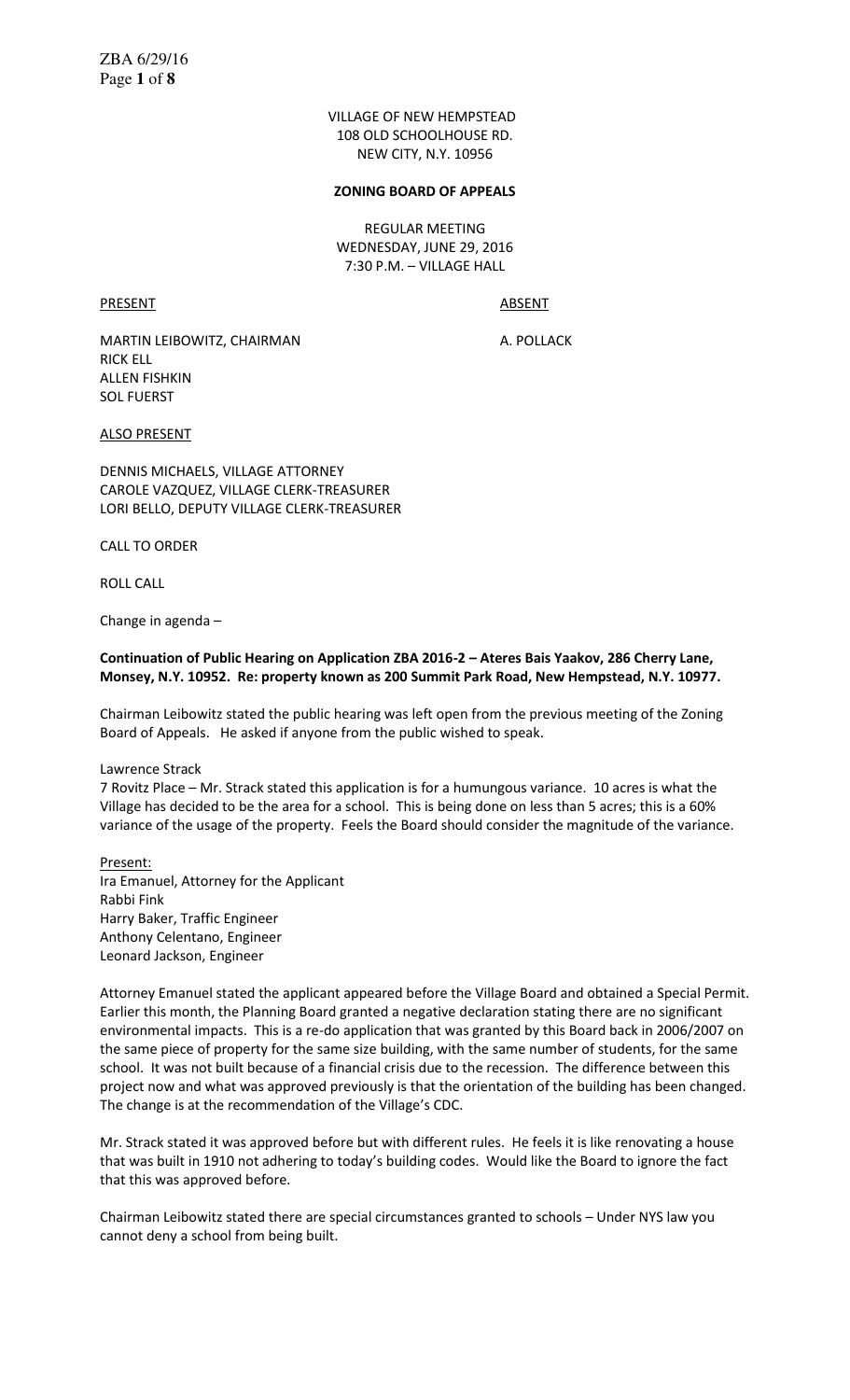Attorney Michaels stated municipalities are directed to be more flexible with not for profit institutions such as libraries, religious schools, educational needs, etc. in imposing their zoning regulations. Mr. Strack asked again to consider the magnitude of this variance. It is over 50%. Maybe that property would be better for other things such as housing. Also, people who live next to schools see their property value decline.

Attorney Michaels stated that in addition to weighing the magnitude of the variance, you have to consider that NYS and Federal law have deemed that religious institutions are a benefit to a community.

Chairman Leibowitz closed the public portion of this hearing.

Chairman Leibowitz stated the Zoning Board of Appeals is aware that the applicant appeared before the Board of Trustees and that various conditions were placed on the Special Permit that was granted to the applicant. The Board indicated that the Zoning Board would impose conditions on the applicant should they decide to grant the requested variance. Those conditions consisted of no catering in the facility, no public use of the basement for classroom space or for public assembly, no more than 450 students, no parking on certain streets, no synagogue use other than school use.

Attorney Emanuel felt since the applicant was already bound by these conditions under the Special Permit. Do they need to be bound by this Board as well?

Attorney Michaels stated in the considerations that the Zoning Board has to weigh in making a decision as to area variances, they may not address all the issues.

Chairman Leibowitz offered the following motion, which was seconded by Mr. Fuerst:

## Resolution # ZBA 2016-5

Resolved, that the public hearing on application of Ateres Bais Yaakov is hereby closed.

Chairman Leibowitz called for a vote and the vote was 4-0. The resolution was adopted.

Mr. Fishkin stated there does not appear to be any community opposition to the application.

Chairman Leibowitz stated he spoke with people on David Drive and they were mostly concerned with traffic. By eliminating parking on Summit Park Drive and eliminating parking during school hours on David Drive, they seemed to be satisfied.

There was a discussion regarding the unique situation of this application as to the fact that the applicant had received prior approval under different conditions.

Mr. Fuerst stated that even though religious institutions are allowed a lot of leeway, in this situation, the plans were changed at our suggestion, which the applicant did not have to agree to. The change actually made it more aesthetically pleasing than the original plans that were approved years ago.

Mr. Fishkin offered the following motion, which was seconded by Chairman Leibowitz:

## Resolution # ZBA 2016-6

 Resolved, that the Zoning Board of Appeals of the Village of New Hempstead hereby approves the variance requested by Ateres Bais Yaakov, 286 Cherry Lane, Monsey, N.Y. 10952 Re: property known as 200 Summit Park Road, New Hempstead, N.Y. 10977 and to override the County of Rockland's May 23, 2016 decision letter, Item 1 only and adopting items 2-11.

Chairman Leibowitz called for a roll call vote and the vote was as follows: Mr. Fishkin, aye, Mr. Fuerst, aye, Mr. Ell, aye, Chairman Leibowitz, aye. The resolution was adopted with a 4-0 vote.

Rockland County Department of Planning's letter of May 23, 2016 is attached to and made a part of this record.

**Continuation of public hearing on Application ZBA 2016-1 – Solomon Markstein, 22 N. Rigaud Road, Spring Valley, N.Y. 10977. Re: property known as 575 Union Road, New Hempstead, N.Y. 10977**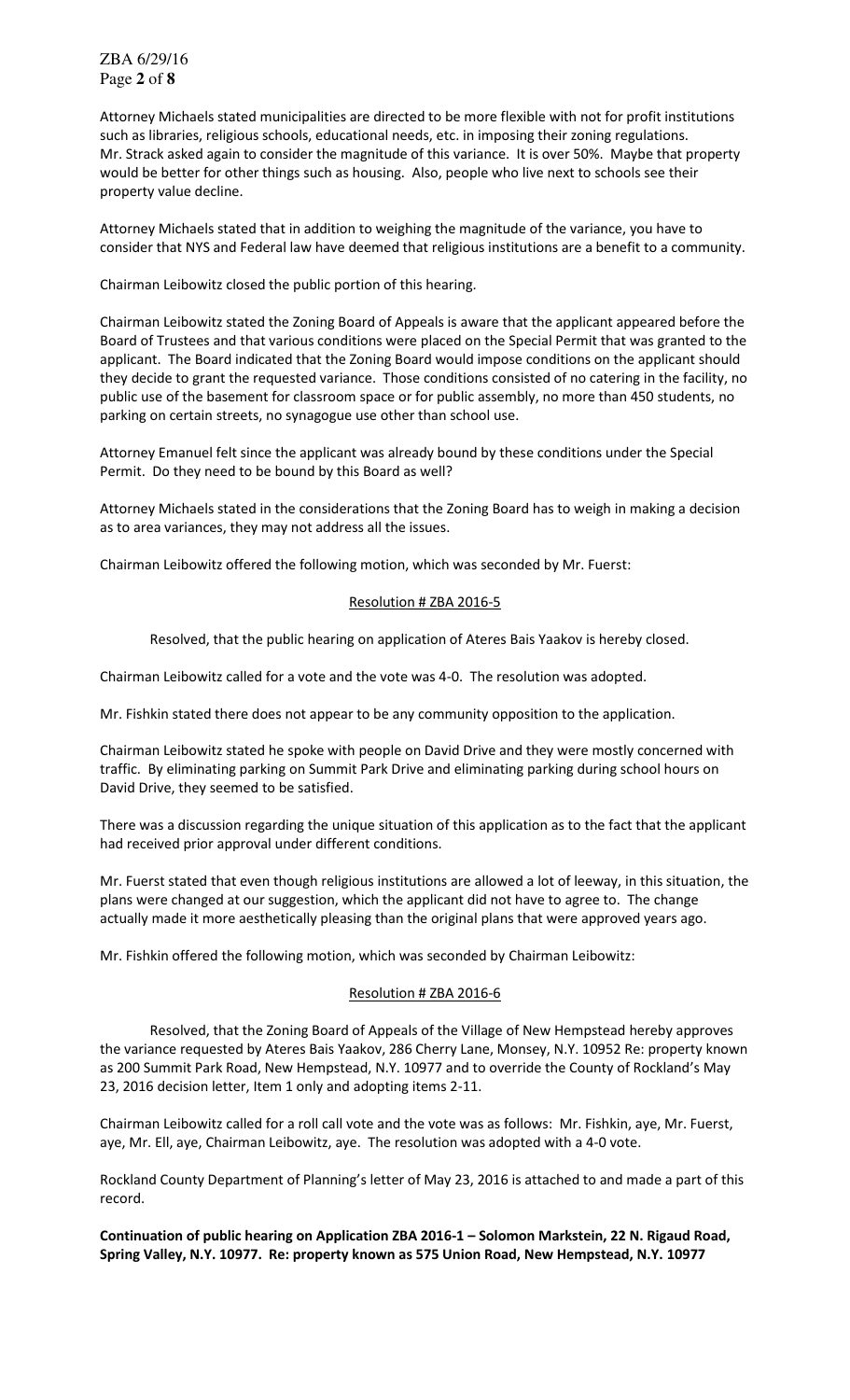ZBA 6/29/16 Page **3** of **8**

#### Present

Kevin Conway, Attorney – 664 Chestnut Ridge Rd., Chestnut Ridge, N.Y. 10977 Anthony Celentano, Engineer

Attorney Conway stated the applicant is here tonight to re-attain the prior approval which Markstein has previously received from the Planning Board and Zoning Board of Appeals in 2013. The subdivision plot was not filed within the 6 months period and the applicant did not request an extension. This is a parcel where the applicant went to a considerable amount of trouble in designing the two single family homes, subdivided accordingly in keeping with the environmental concerns; a single driveway. This builder is approaching this responsibly by having two single family lots next to one another. There should not be a concern that it will turn into something other than two single family homes. The applicant feels it is important for the Zoning Board to see what the Planning Board has approved.

Mr. Fuerst asked if there were any changes.

Mr. Celentano stated there were no changes in the variances.

Attorney Conway stated there were no changes in the plans.

Chairman Leibowitz asked if the applicant would agree that each of these homes would be a single family dwelling only.

Attorney Conway stated the application states that it will be single family homes only.

Chairman Leibowitz closed the public comment portion of the public hearing.

The Board members had no further comments.

Chairman Leibowitz offered the following motion, which was seconded by Mr. Fishkin:

## Resolution # ZBA 2016-7

Resolved, that the public hearing on application of Solomon Markstein is hereby closed.

Chairman Leibowitz called for a vote and the vote was 4-0. The resolution was adopted.

Chairman Leibowitz offered the following motion, which was seconded by Mr. Ell:

## Resolution # ZBA 2016-8

# **ZONING BOARD OF APPEALS RESOLUTION**

Application of Landmarks by Klein/Soloman Markstein ("Applicant") 575 Union Road, New Hempstead, New York Section 50.09, Block 1, Lot 14 Zoning District 2R-15

 WHEREAS, the Applicant previously obtained preliminary and final subdivision approval from the Planning Board in February 2013 and related variances from the Zoning Board of Appeals ("ZBA") in November 2012 for a two lot subdivision to construct two single-family homes on the proposed lots; and

 WHEREAS, the Applicant did not complete substantial construction within one-year of the variance grant and therefore in accordance with the Village Code, the variances granted by the ZBA have expired; and

 WHEREAS, the Applicant has appealed to this Board for the related variances from a determination dated July 14, 2015 made by the Building Inspector denying their application on the basis that certain variances were required ("Letter of Denial");

WHEREAS, the Letter of Denial denied the Applicant's request for a two lot subdivision to construct two single-family homes as the proposed development violated Section 5.2 of the Village of New Hempstead Zoning Code ("Zoning Code") and in particular the lot area, street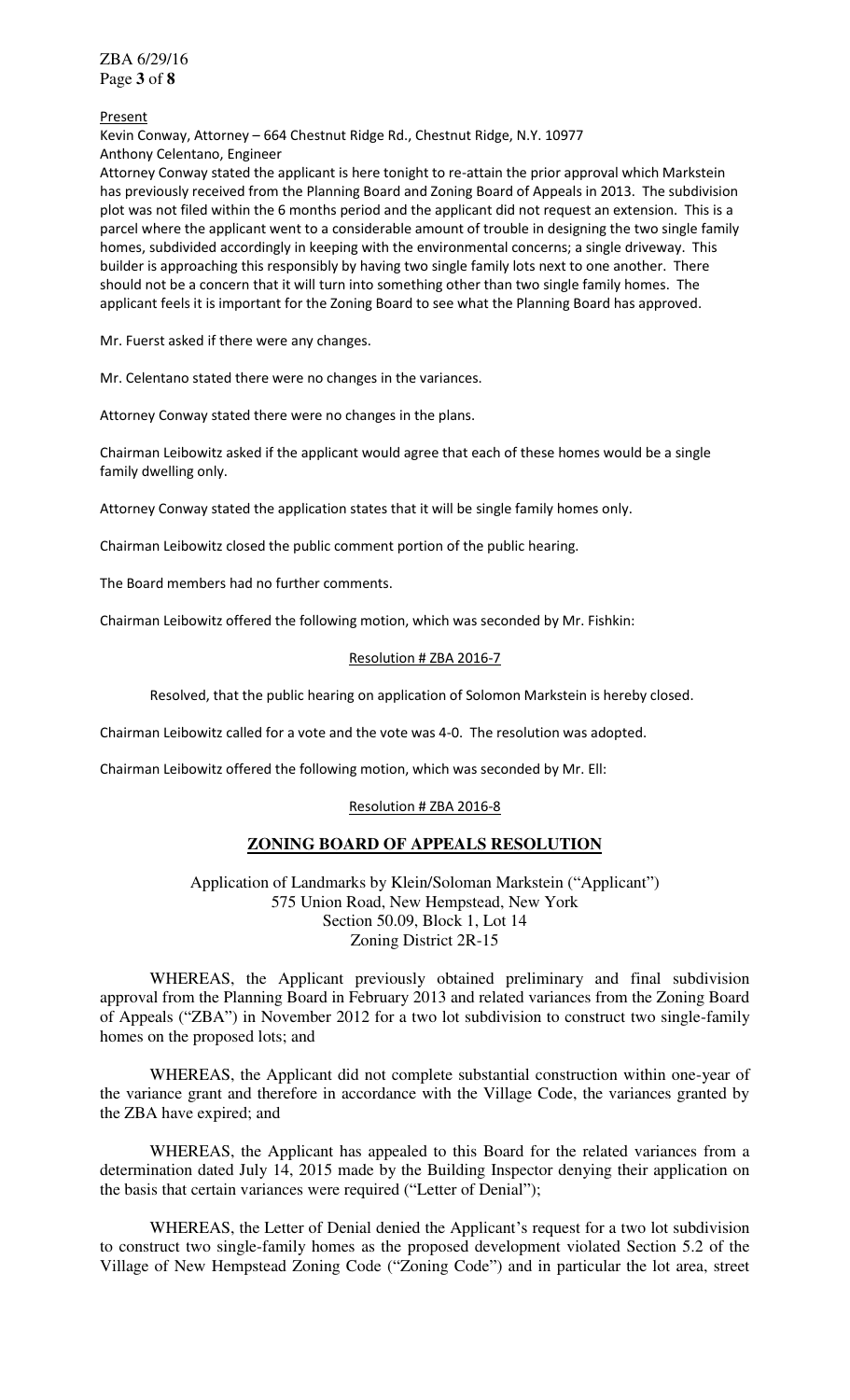frontage, lot width, total side yard setbacks, side yard setback, and impervious surface requirements;

WHEREAS, in connection with the Applicant's proposal to construct, maintain, and use two (2) single-family homes, the Applicant sought the following area variances from Section 5.2 of the Zoning Code:

A. Lot 1:

- 1. Lot Area Variance of 1,918 Square Feet where 13,082 Square Feet is proposed instead of the minimum required 15,000 Square Feet,
- 2. Street Frontage Variance of 27' where 58' is proposed instead of the minimum required 85',
- 3. Lot Width Variance of 42' where 58' is proposed instead of the minimum required 100',
- 4. Side Yard Variance of 6' where 12' setback is proposed instead of the minimum required 20',
- 5. Total Side Yard Variance of 26' where 24' is proposed instead of the minimum required 50',
- 6. Impervious Surface of .27 instead of the maximum permitted .25;

B. Lot 2:

- 1. Lot Area Variance of 2,314 Square Feet where 12,686 Square Feet is proposed instead of the minimum required 15,000 Square Feet,
- 2. Street Frontage Variance of 27' where 58' is proposed instead of the minimum required 85',
- 3. Lot Width Variance of 42' where 58' is proposed instead of the minimum required 100',
- 4. Side Yard Variance of 6' where 12' setback is proposed instead of the minimum required 20',
- 5. Total Side Yard Variance of 26' where 24' is proposed instead of the minimum required 50',
- 6. Impervious Surface of .28 instead of the maximum permitted .25; and

 WHEREAS, at the July 1, 2015 Planning Board meeting, the Planning Board declared its intent to be lead agency for a coordinated review of this Unlisted Action pursuant to SEQRA and at the March 2, 2016 meeting the Planning Board adopted a Negative Declaration under SEQRA, finding that the proposed project will not have the potential for any significant adverse environmental impacts, which Negative Declaration is incorporated by reference, and

Whereas, a duly noticed public hearing was held on this application at the regular meeting of the Zoning Board of Appeals ("ZBA") on May 25, 2016; and

 WHEREAS, at the May 25, 2016 public hearing, the ZBA members questioned the Applicant as to why the proposed project needed to be in the proposed location; and

 WHEREAS, the Applicant testified at the November, 2012 ZBA meeting as well the May 25, 2016 meeting that their goal was, as suggested by the Planning Board, to locate the development of the two single-family homes closer to the street so the driveways would take up less of the property and the homes would be located farther away from the existing wetlands at the rear of the property, creating a more substantial buffer between the homes and the wetlands. The side yard variances are required because the lot had to split in the middle to create the two lots; and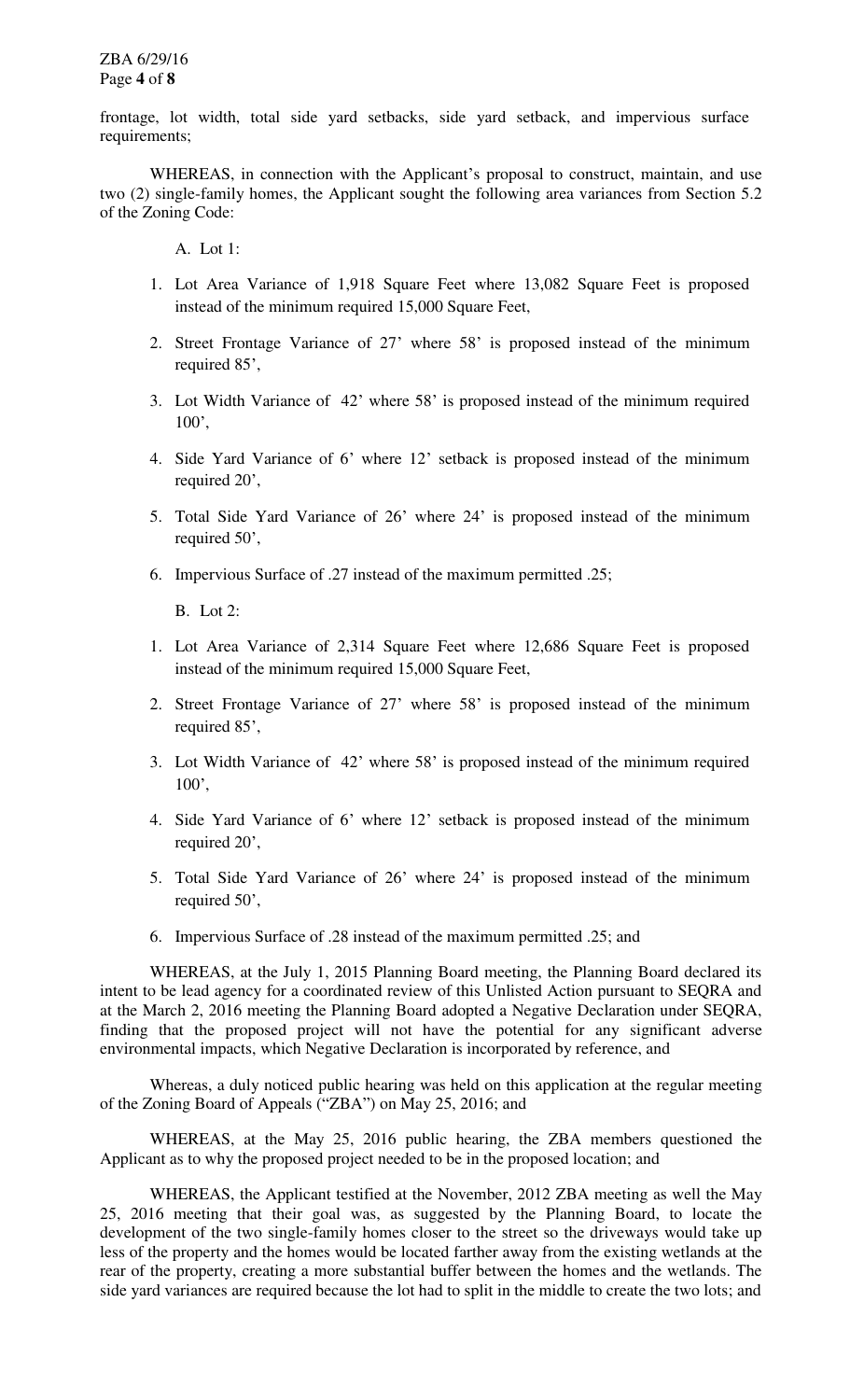WHEREAS, after duly considering all the proofs and evidence before it, this Board determines as follows:

**RESOLVED**, based upon the facts set forth above, the findings of this Board are as follows:

- 1. There will be no undesirable change produced in the character of the neighborhood or detriment to nearby properties as a result of the requested variances. The owner will continue to utilize the premises for single-family residences.
- 2. Due to the location of existing wetlands on the property, the benefit to the Applicant cannot be achieved by any other feasible means. Further, the configuration of the subject property is such that the requested variances are the only practical means of relief, therefore, for this reason also, the benefit cannot be achieved by any other feasible means.
- 3. The requested variances, when taken together, are arguably substantial, but given the unique circumstances of this property, the substantiality of the variance is not determinative.
- 4. The proposed variances will not have an adverse effect or impact on the physical environmental conditions in the neighborhood as the proposed located of the development creates a larger buffer zone from existing wetlands. Additionally, there were no adverse reports from local agencies pertaining to environmental issues.
- 5. The hardship is self-created but is not such a self-created hardship that precludes the granting of this Application.

**AND IT IS FURTHER RESOLVED** based upon the foregoing findings, the application is granted subject to the following conditions:

- 1. The variances are granted solely in connection with the proposed two (2) singlefamily homes as depicted on the plan submitted to the ZBA ("Approved Plan"). As such, the variances granted are only for the proposed construction of the two singlefamily homes in the exact location as depicted on the Approved Plan. If any changes are made to the Approved Plan, this variance grant becomes void and the Applicant must make a new application to the ZBA for approval of any and all variances.
- 2. The variances are granted subject to the property being used solely as single-family residences. If the Applicant uses the property, or seeks approval to use the property, for any other purpose, regardless of whether that use is permitted in the 2R-15 zoning district and regardless of whether the use is in addition to or instead of a single-family residential use, this variance grant becomes void and the Applicant must make a new application to the ZBA for approval of any and all variances. There shall be no accessory apartments in the basement or kitchens in the basement. The attic is to be used strictly as a storage space.
- 3. Any work done hereunder shall be in strict compliance with the Approved Plan, except as may be expressly modified by the conditions herein or as approved by the Building Inspector. Should the Building Inspector determine that the structures are three stories, further variances will be required and the building permit will not be issued until such time as the variances are granted, if at all.
- 4. The granting of this application shall not be deemed to relieve the Applicant of the need to obtain approval of any other board or agency or officer prescribed by law or ordinance with regard to the plans or construction or any other phase of the project.
- 5. The applicant shall procure a building permit from the Building Department within one (1) year of this variance grant and all work shall be completed within one (1) year from the date of the building permit, otherwise this variance shall be deemed void and of no effect; and any request for extending the time within which to obtain said building permit shall be filed no less than sixty (60) days prior to the expiration of the one (1) year period.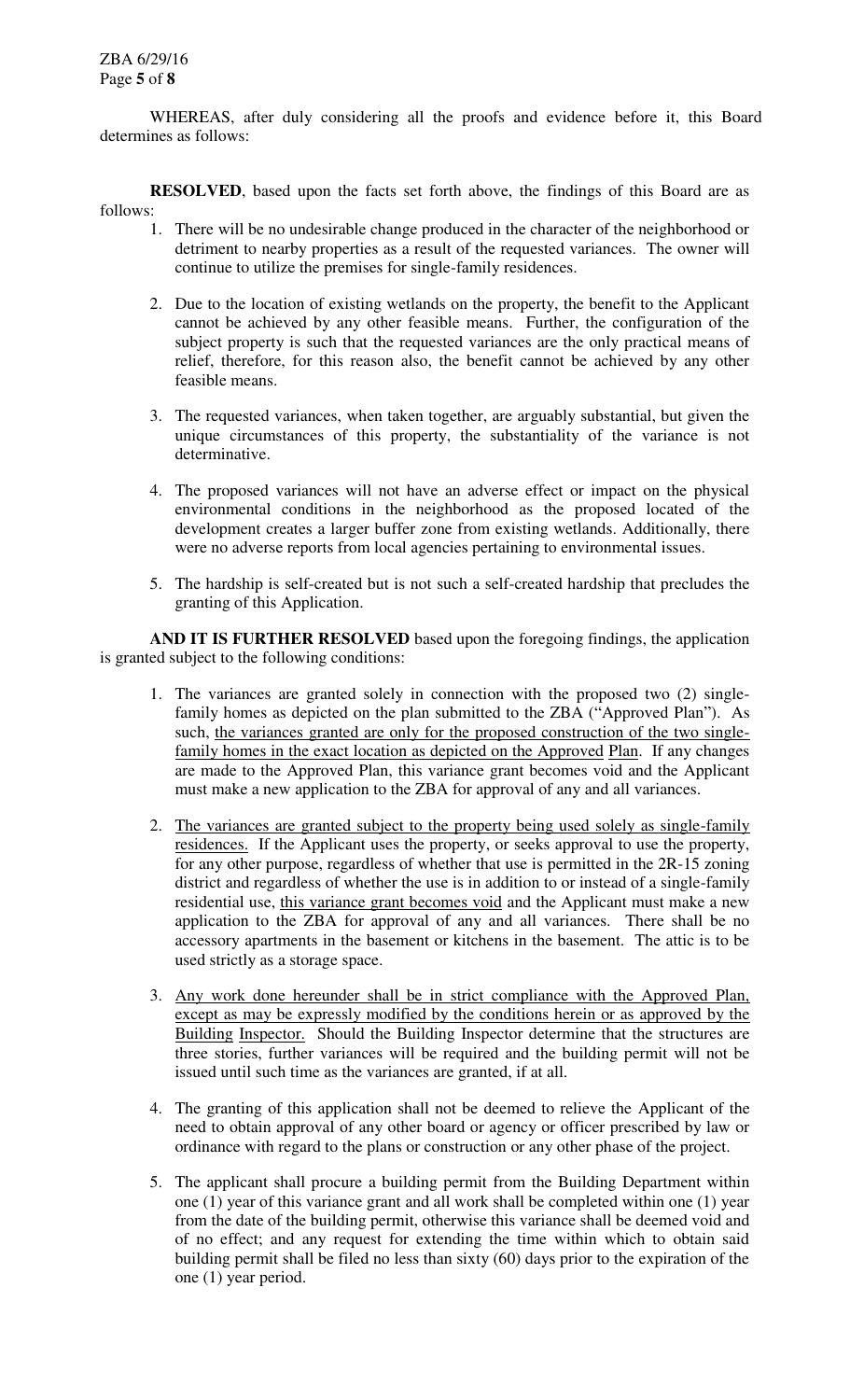6. The failure to observe and perform these conditions shall render this approval void.

Chairman Leibowitz called for a roll call vote and the vote was as follows:

Mr. Fishkin, aye, Mr. Fuerst, aye, Mr. Ell, aye Mr. Leibowitz, aye. The resolution was adopted by a vote of 4-0.

## **Public Hearing on Application ZBA 2016-3 Wayne & Rita Bobrow, 4 Ashlawn Avenue, New Hempstead, N.Y. 10977.**

The applicants are requesting variances from the requirements of Section 5.2 of New Hempstead Zoning Law to permit construction, maintenance and use of an addition to their single family home having:

Building coverage of 3900 square feet instead of the maximum permitted of 3000 sq. ft.

Total side yards of 48 feet instead of the required 50 feet.

The property is located on the east side of Ashlawn Avenue 150 feet south of Grandview Avenue and designated on the Town of Ramapo Tax Maps as Section 41.20, Block 1 Lot 15 in a 1R-25 zoning district.

## Present

Ryan Karben, Attorney, 11 Tara Dr., Pomona, N.Y.

Attorney Karben made the presentation. This is an addition to a single family home on an irregular lot. He presented a petition signed by neighbors in support of the application. Same will be attached to and made part of the application.

A copy of a fax from the Village of Wesley Hills stating the addition to the house does not impact the houses in the Village of Wesley Hills is also attached.

Attorney Karben explained that the family has 6 children and they need additional room. Also, Mrs. Bobrow's family is from California. They visit often and need quarters to stay. Therefore, the family is seeking to expand their home as they do not have sufficient space. There are a limited number of options where you could add on to the house because of the shape of the lot.

Ms. Vazquez stated the notice of public hearing appeared in the Journal News on June 15, 2016. The notices and postings were timely.

Attorney Michaels read the following correspondence into the record: Application of Wayne & Rina Bobrow dated June 28, 2016 Correspondence from Rockland County Sewer District #1 dated 5/5/16 Rockland County Planning Department dated 4/22/16 Memo from Doris Ulman dated 5/23/16 Same will be attached to and made a part of this record.

Mr. Bobrow made the presentation. The house has 7 bedrooms, the family has 6 children. His wife comes from a large family; some are in Canada, some are in California. They have become a "hub" for the family. Whenever there is a holiday or a family occasion, the in-laws come to stay. The 96 year old grandma stays on the main floor. They have a lot of company. The children need a place to play in the winter. They just need more room. Back in 2009 they took half the garage to make another room. It is just not enough.

Chairman Leibowitz stated his concern is that the applicant is increasing the maximum coverage of 3000 sq. ft. by 30%.

Attorney Karben stated it is the applicant's obligation to mitigate the drainage problem if one exists as a result of the increase in coverage.

The Board reviewed a set of drawings, 3 pages, signed and sealed by David Mayerfeld, Architect, dated Nov. 30, 2015.

Chairman Leibowitz opened the hearing to the public.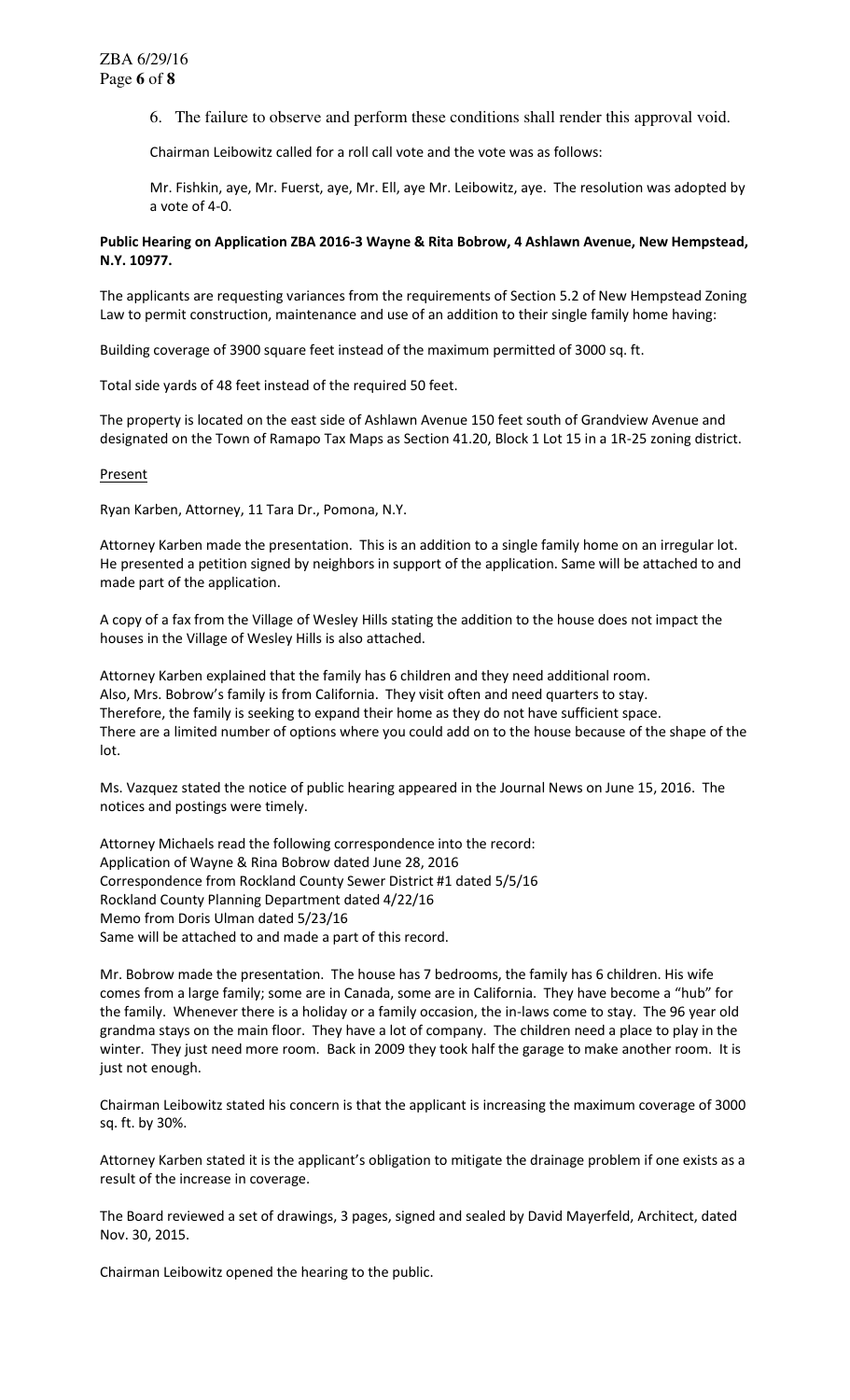Lawrence Strack

7 Rovitz Place – Wanted to know how many square feet of living space they were talking about. He is having a hard time justifying the number of bedrooms. Felt the addition could be done without the side variance. Feel that one day the neighborhood will change and the neighbors will not like the fact that the house next door is so close.

Chairman Leibowitz closed the public comment portion of the hearing.

Chairman Leibowitz offered the following motion, which was seconded by Mr. Ell:

## Resolution # ZBA 2016-9

 Resolved, that the public hearing on application of Wayne & Rita Bobrow, 4 Ashlawn Avenue, New Hempstead, N.Y. is hereby closed.

Chairman Leibowitz called for a vote and the vote was 4-0. The resolution was adopted.

Mr. Fishkin stated that initially he felt the house would be too big for the property.

Discussion of other houses in the area.

Mr. Fuerst offered the following motion, which was seconded by Mr. Fishkin:

## Resolution # ZBA 2016-10

 Resolved, that the Zoning Board of Appeals of the Village of New Hempstead hereby approves the variances requested by Wayne & Rita Bobrow, 4 Ashlawn Avenue, New Hempstead, N.Y. subject to the conditions listed in the Rockland County Planning Department's letter of April 22, 2016, the Rockland County Sewer District's letter of May 5, 2016, the removal of the side yard variance, the removal of the shed from the existing location, the unfinished basement to remain unfinished, and the approval of a total side yard of 48' instead of the required 50'.

Chairman Leibowitz called for a roll call vote and the vote was as follows: Mr. Fishkin, aye, Mr. Fuerst, aye, Mr. Ell, aye, Chairman Leibowitz, no. The resolution was adopted by a vote of 3-1.

## **GML Laval, LLC**

This is a proposed 4 story bldg. on Route 45 – Over an area that is currently garages. The individuals have stated that the property can be used for nothing else, however, the property is surrounded on three sides by single family homes.

It was suggested that the Board make a referral that we request information on the environmental issues. Traffic is definitely an issue.

## **Approval of Minutes of May 25, 2016**

Chairman Leibowitz offered the following motion, which was seconded by Mr. Ell:

## Resolution # ZBA 2016-11

 Resolved, that the minutes of the meeting of the Zoning Board of Appeals held on May 25, 2016 are hereby approved and the reading of said minutes be waived.

Chairman Leibowitz called for a vote and the vote was 4-0. The resolution was adopted.

## **Motion to adjourn**

Chairman Leibowitz offered the following motion, which was seconded by Mr. Fuerst: